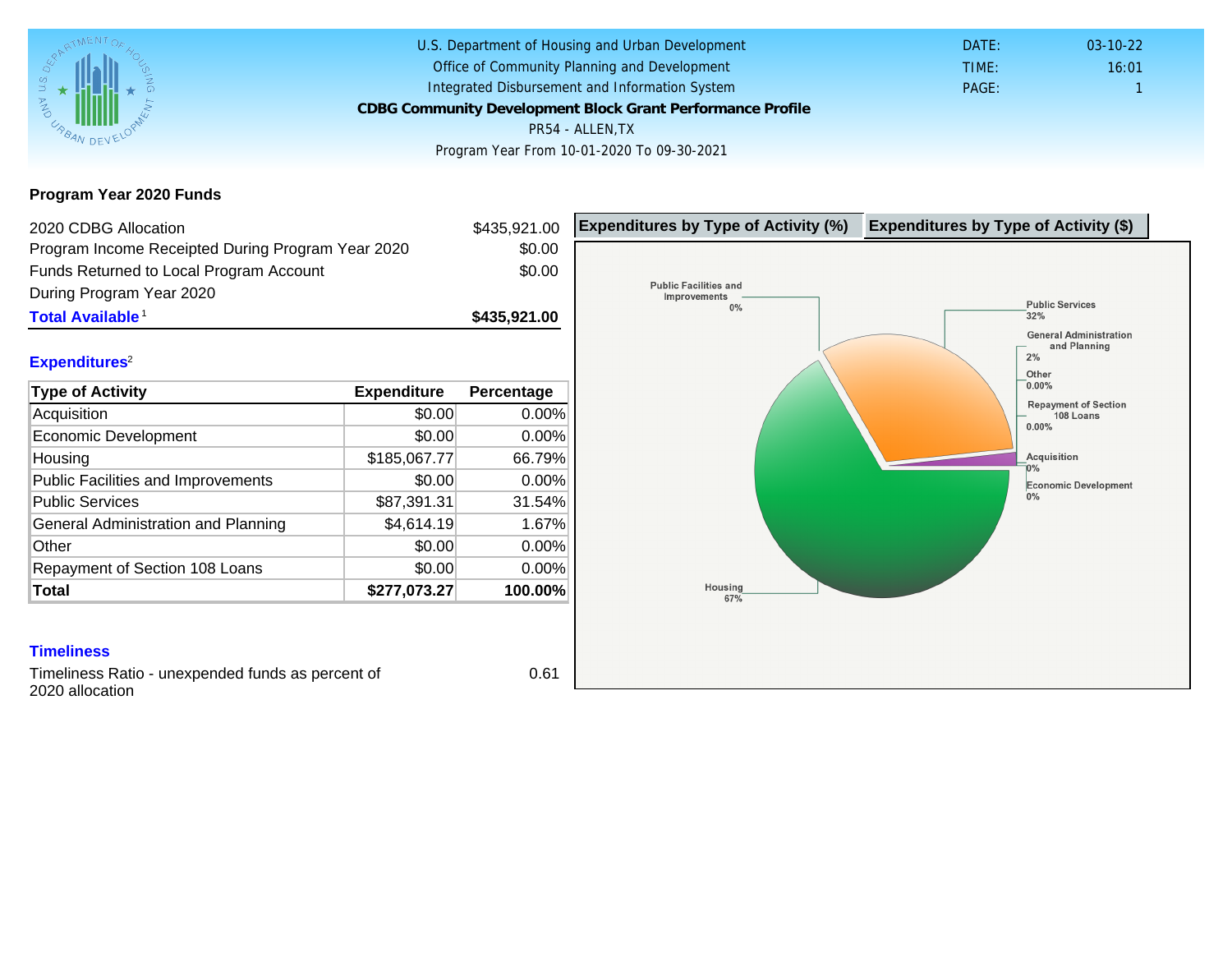## Program Targeting

| 1 -Percentage of Expenditures Assisting Low-<br>and Moderate-Income Persons and Households<br>Either Directly or On an Area Basis <sup>3</sup>                                                                               | 100.00%  |
|------------------------------------------------------------------------------------------------------------------------------------------------------------------------------------------------------------------------------|----------|
| 2 - Percentage of Expenditures That Benefit<br>Low/Mod Income Areas                                                                                                                                                          | $0.00\%$ |
| 3 - Percentage of Expenditures That Aid in The<br>Prevention or Elimination of Slum or Blight                                                                                                                                | $0.00\%$ |
| 4 - Percentage of Expenditures Addressing<br><b>Urgent Needs</b>                                                                                                                                                             | $0.00\%$ |
| 5-Funds Expended in Neighborhood<br>(Community For State) Revitalization Strategy<br>Areas and by Community Development<br>Financial Institution.<br>6-Percentage of Funds Expended in<br>Neighborhood (Community For State) | \$0.00   |
| Revitalization Strategy Areas and by Community<br>Development Financial Institution                                                                                                                                          | 0.00%    |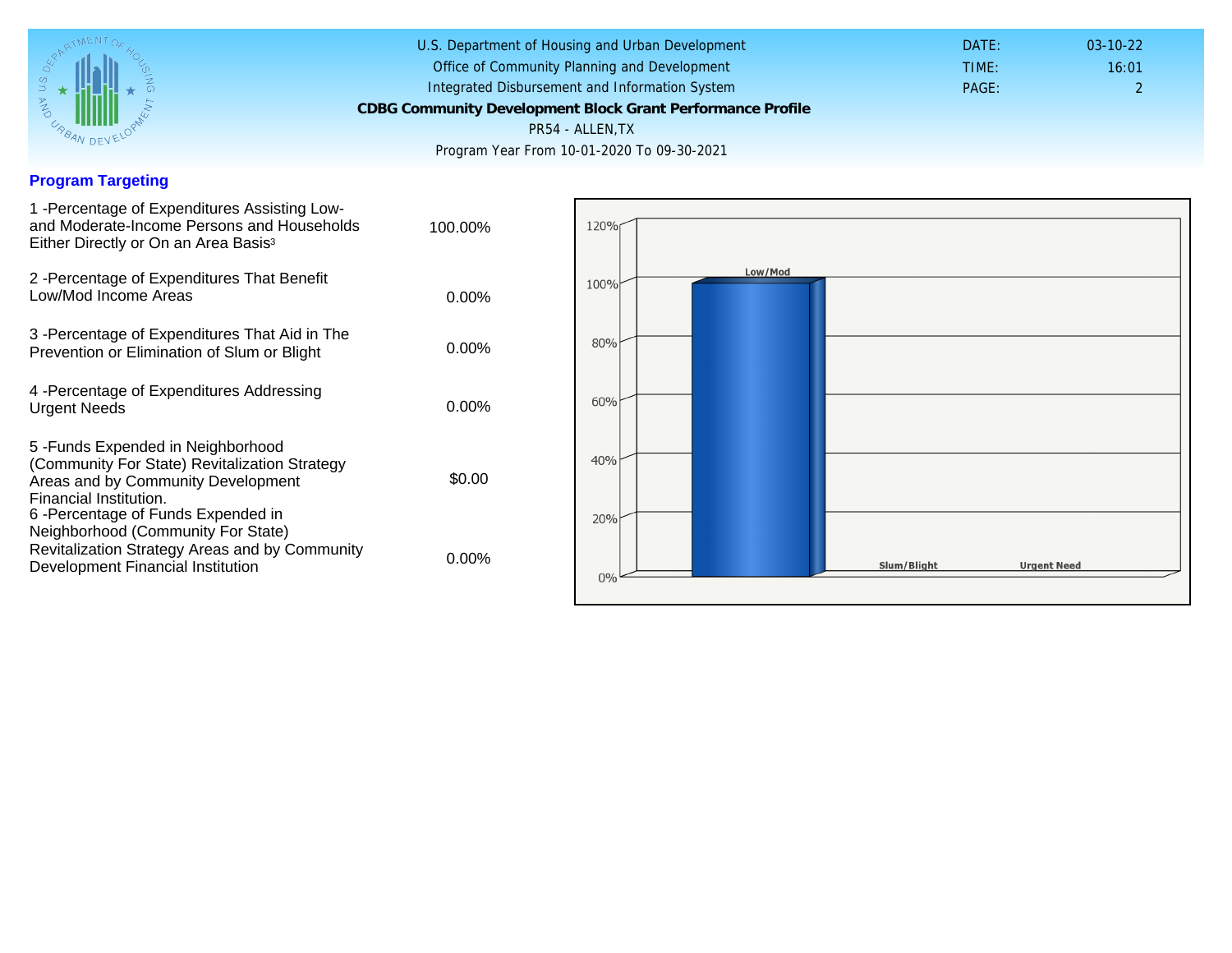## CDBG Beneficiaries by Racial/Ethnic Category <sup>4</sup>

| Race                                              | Total    | Hispanic |
|---------------------------------------------------|----------|----------|
| White                                             | 47.89%   | 88.89%   |
| Black/African American                            | 47.89%   | 11.11%   |
| Asian                                             | 1.41%    | $0.00\%$ |
| American Indian/Alaskan Native                    | 0.00%    | $0.00\%$ |
| Native Hawaiian/Other Pacific Islander            | $0.00\%$ | $0.00\%$ |
| American Indian/Alaskan Native & White            | $0.00\%$ | $0.00\%$ |
| Asian & White                                     | 0.00%    | $0.00\%$ |
| Black/African American & White                    | 0.00%    | 0.00%    |
| Amer. Indian/Alaskan Native & Black/African Amer. | $0.00\%$ | $0.00\%$ |
| <b>Other multi-racial</b>                         | 2.82%    | 0.00%    |
| Asian/Pacific Islander (valid until 03-31-04)     | $0.00\%$ | $0.00\%$ |
| Hispanic (valid until 03-31-04)                   | 0.00%    | 0.00%    |

## Income of CDBG Beneficiaries

| Income Level                          | Percentage |  |
|---------------------------------------|------------|--|
| Extremely Low Income (<=30%)          | 16.90%     |  |
| Low Income (30-50%)                   | 22.54%     |  |
| Moderate Income (50-80%)              | 60.56%     |  |
| Total Low and Moderate Income (<=80%) | 100.00%    |  |
| Non Low and Moderate Income (>80%)    | $0.00\%$   |  |